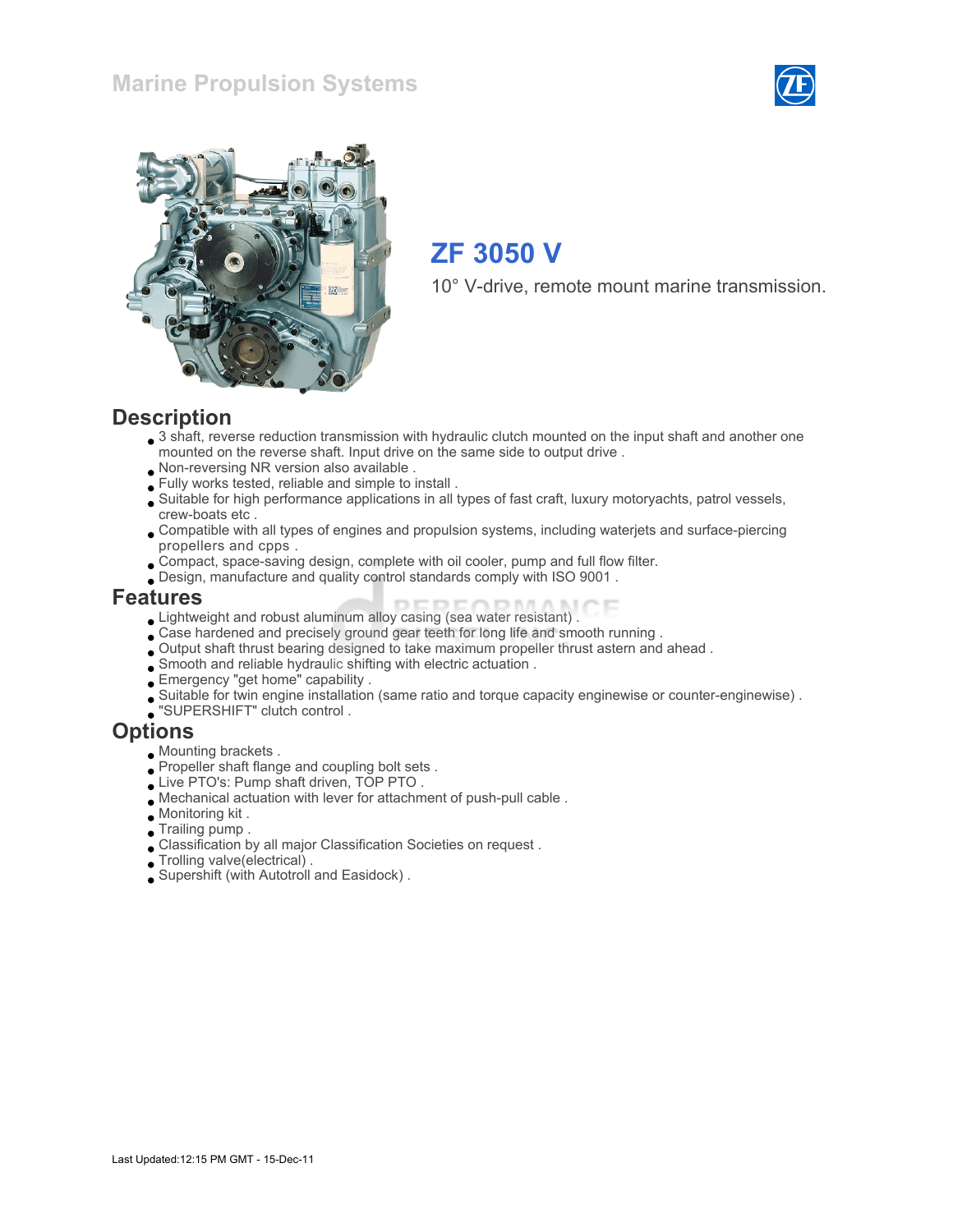

## Pleasure Duty

| <b>RATIOS</b>                                                                  | MAX.<br>POWER/RPM<br><b>TORQUE</b> |      |                                             |    |           | <b>INPUT POWER CAPACITY</b> |    |          |    |                  |            |
|--------------------------------------------------------------------------------|------------------------------------|------|---------------------------------------------|----|-----------|-----------------------------|----|----------|----|------------------|------------|
|                                                                                | Nm                                 | ftlb | <b>kW</b>                                   | hp | <b>kW</b> | hp                          | kW | hp       | kW | hp               | <b>RPM</b> |
|                                                                                |                                    |      |                                             |    |           | 2100 rpm                    |    | 2300 rpm |    | 2450 rpm         |            |
| $1.351^*$ , $1.486^*$ , $1.750^*$ , $2.034$ ,<br>2.259*, 2.520, 2.750*, 3.000* | 5888                               | 4343 | 0.6165 0.8268 1295 1736 1418 1902 1511 2026 |    |           |                             |    |          |    |                  | 2600       |
| $\blacksquare$ 3.280*                                                          | 5113                               | 3771 | 0.5354 0.7180 1124  1508  1231              |    |           |                             |    |          |    | 1651  1312  1759 | 2600       |

\* Special Order Ratio.

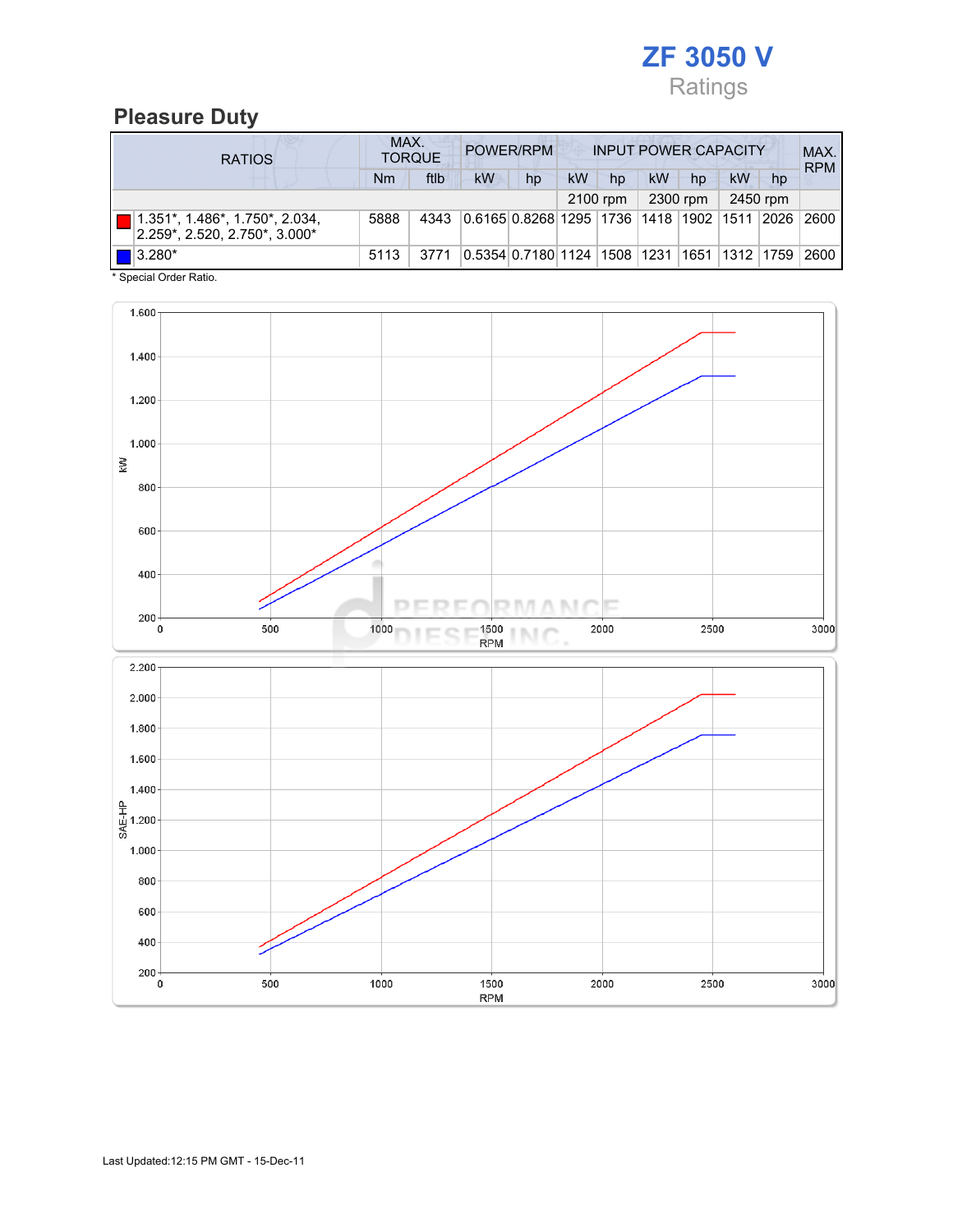

# Light Duty

| <b>RATIOS</b>                                                                 | MAX.<br>POWER/RPM<br><b>INPUT POWER CAPACITY</b><br><b>TORQUE</b> |      |                                                  |    |    |          |    |          |           | MAX.<br><b>RPM</b> |      |
|-------------------------------------------------------------------------------|-------------------------------------------------------------------|------|--------------------------------------------------|----|----|----------|----|----------|-----------|--------------------|------|
|                                                                               | Nm                                                                | ftlb | kW                                               | hp | kW | hp       | kW | hp       | <b>kW</b> | hp                 |      |
|                                                                               |                                                                   |      |                                                  |    |    | 2100 rpm |    | 2300 rpm |           | 2450 rpm           |      |
| $(1.351^*, 1.486^*, 1.750^*, 2.034)$<br>$ 2.259^* , 2.520, 2.750^* , 3.000^*$ | 5361                                                              | 3954 | 0.5614 0.7528 1179  1581  1291  1731  1375  1844 |    |    |          |    |          |           |                    | 2600 |
| $\blacksquare$ 3.280*<br>$*$ On a simil Onder Definition                      | 4834                                                              | 3565 | 0.5062 0.6788 1063  1425  1164  1561  1240  1663 |    |    |          |    |          |           |                    | 2600 |

Special Order Ratio.

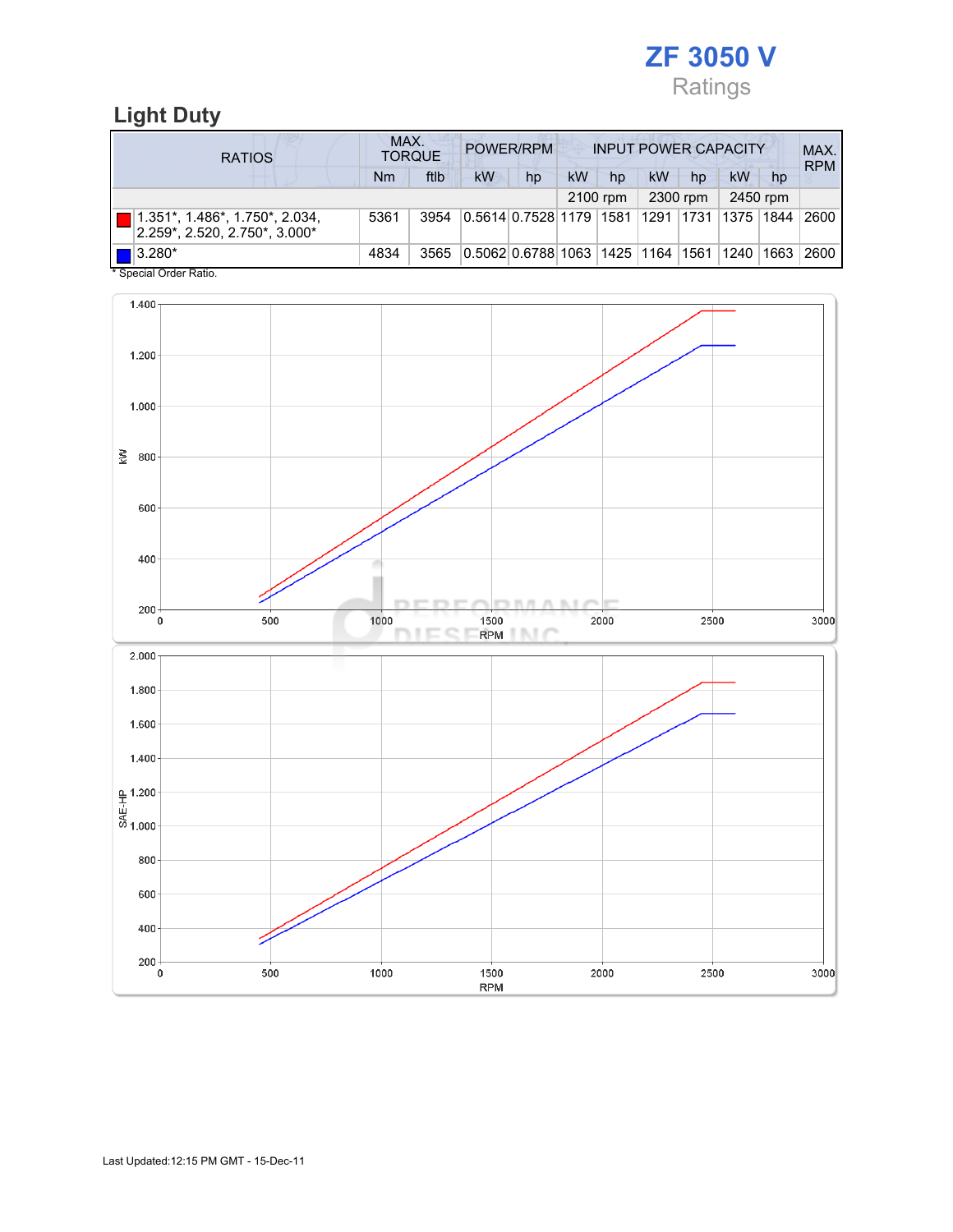

## Medium Duty

| <b>RATIOS</b>                                                       | <b>MAX. TORQUE POWER/RPM</b> |      |                                                       |    | <b>INPUT POWER CAPACITY</b> |          |           |          |          |    | MAX.        |
|---------------------------------------------------------------------|------------------------------|------|-------------------------------------------------------|----|-----------------------------|----------|-----------|----------|----------|----|-------------|
|                                                                     | Nm                           | ftlb | kW                                                    | hp | <b>kW</b>                   | hp       | <b>kW</b> | hp       | kW       | hp | <b>RPM</b>  |
|                                                                     |                              |      |                                                       |    |                             | 1800 rpm |           | 2100 rpm | 2250 rpm |    |             |
| 1.351*, 1.486*, 1.750*, 2.034,<br>$ 2.259$ *, 2.520, 2.750*, 3.000* | 4921                         | 3630 | 0.5153 0.6910 928  1244  1082  1451  1159  1555  2600 |    |                             |          |           |          |          |    |             |
| $\blacksquare$ 3.280*<br>* Concial Order Datio                      | 4005                         | 2954 | 0.4194 0.5624 755 1012 881                            |    |                             |          |           | ∣1181 I  | 944      |    | 1265   2600 |

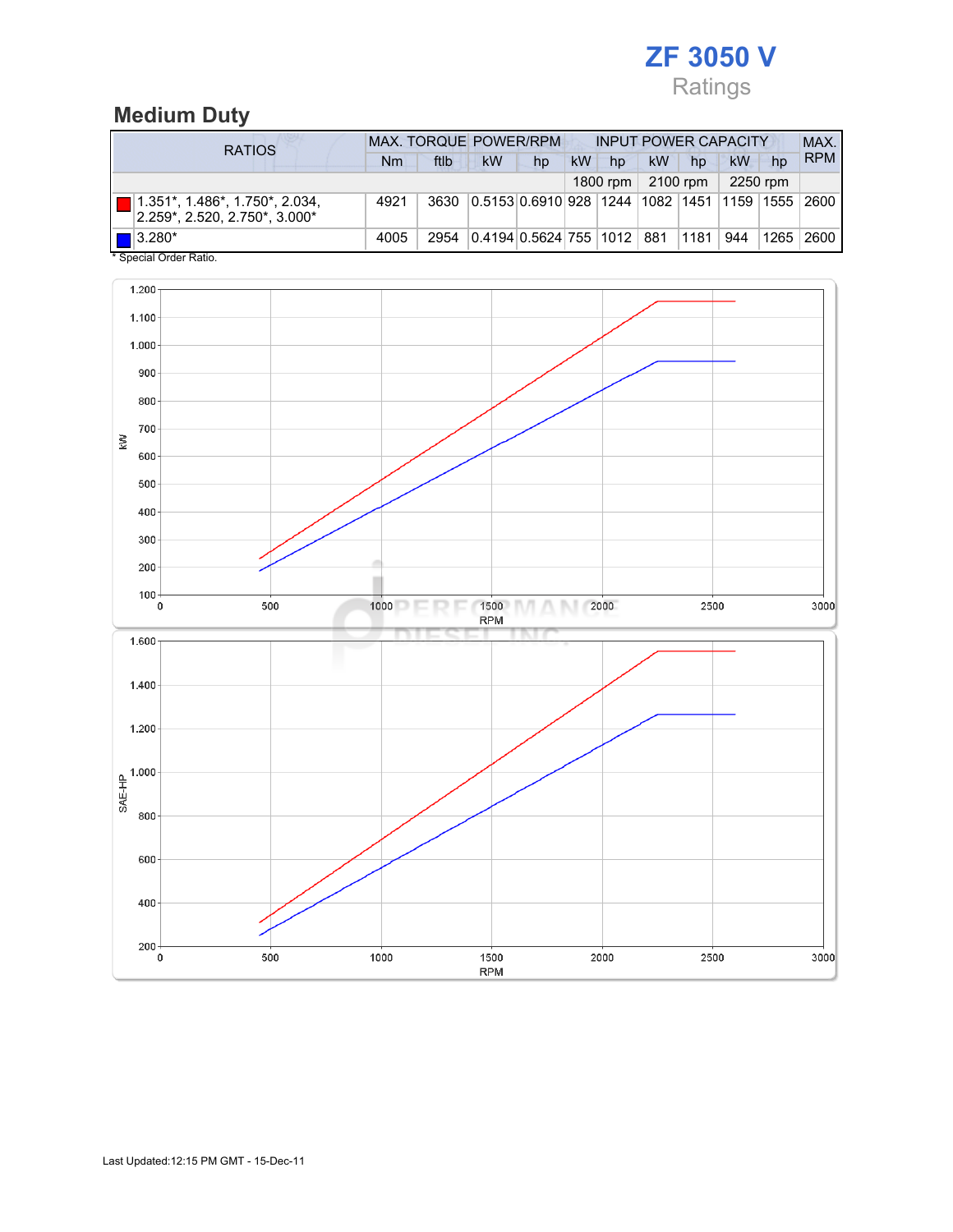

# Continuous Duty

| <b>RATIOS</b>                                                            |      | <b>MAX. TORQUE POWER/RPM</b><br><b>INPUT POWER CAPACITY</b> |                   |    |           |          |           |          |    |          | MAX.              |
|--------------------------------------------------------------------------|------|-------------------------------------------------------------|-------------------|----|-----------|----------|-----------|----------|----|----------|-------------------|
|                                                                          | Nm   | ftlb                                                        | <b>kW</b>         | hp | <b>kW</b> | hp       | <b>kW</b> | hp       | kW | hp       | <b>RPM</b>        |
|                                                                          |      |                                                             |                   |    |           | 1600 rpm |           | 1800 rpm |    | 2100 rpm |                   |
| ■ 1.351*, 1.486*, 1.750*, 2.034, 2.259*, │<br>$ 2.520, 2.750^*$ , 3.000* |      | 4454 3285 0.4664 0.6254 746 1001 839 1126 979 1313 2100     |                   |    |           |          |           |          |    |          |                   |
| $\blacksquare$ 3.280*<br>* Concial Order Patio                           | 3920 | 2891                                                        | 0.4105 0.5505 657 |    |           | 881      | 739       | 991      |    |          | 862   1156   2100 |

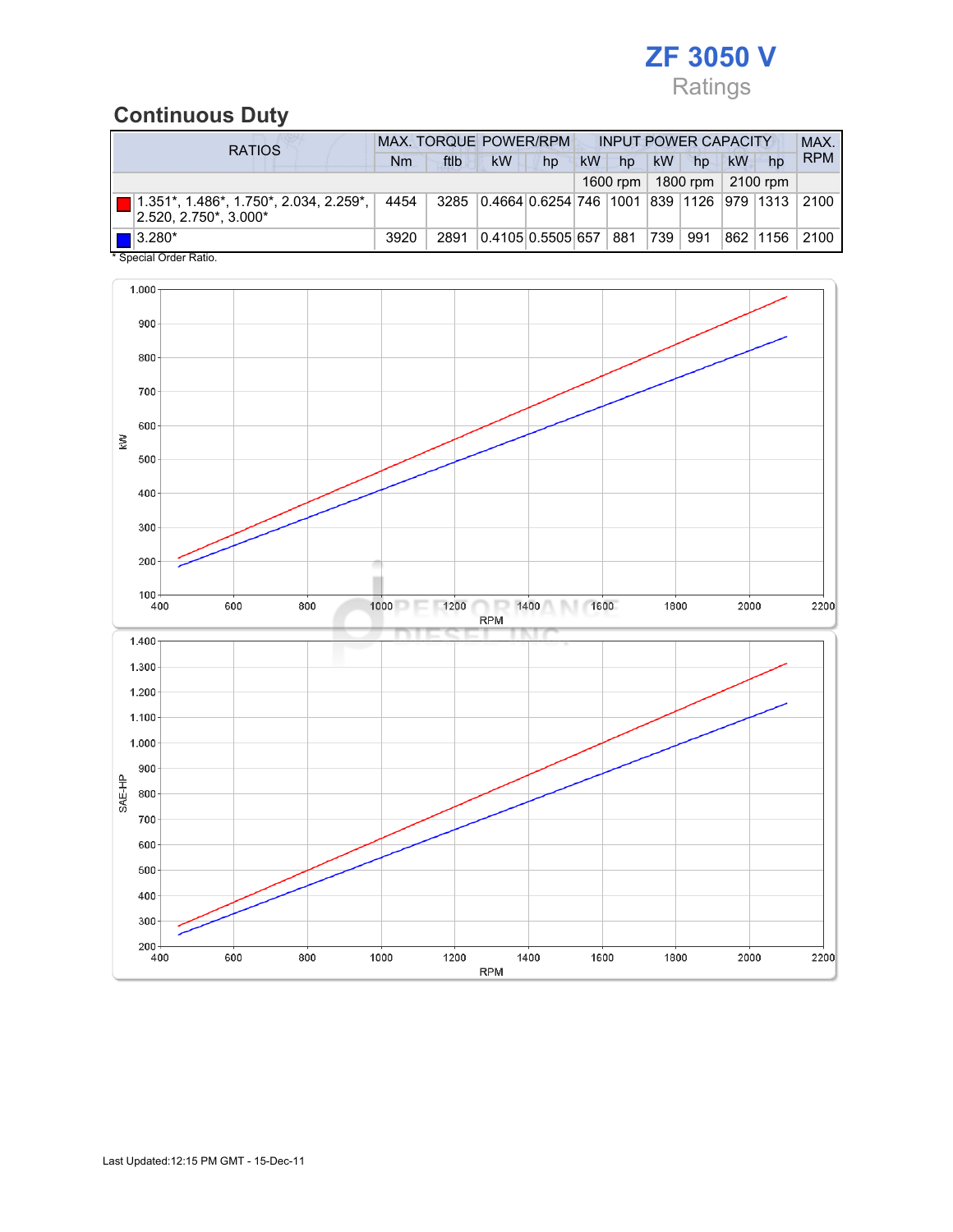# ZF 3050 V **Dimensions**



| Angle          |  |  | B2 | H۱ | H2 |                            |  |  |                                                                                                                    |  |  |  |  |
|----------------|--|--|----|----|----|----------------------------|--|--|--------------------------------------------------------------------------------------------------------------------|--|--|--|--|
| 10.0           |  |  |    |    |    |                            |  |  | $ 327 (12.8) 365 (14.4) 365 (14.4) 218 (8.59) 665 (26.2) 418 (16.4) 452 (15.5) 253 (9.96) 38.5 (1.51) 153 (6.02) $ |  |  |  |  |
| Weight kg (lb) |  |  |    |    |    | Oil Capacity Litre (US qt) |  |  |                                                                                                                    |  |  |  |  |
| 500(1,102)     |  |  |    |    |    | 31.0(32.9)                 |  |  |                                                                                                                    |  |  |  |  |

#### Output Coupling Dimensions FRFORMA NCE

ó ī

|    |                   |       |  |              |    |                                                         |     | <b>Bolt Holes</b> |      |
|----|-------------------|-------|--|--------------|----|---------------------------------------------------------|-----|-------------------|------|
|    |                   |       |  |              |    |                                                         | No. | Diameter (E)      |      |
| mm | $\ln$ $\text{mm}$ | in mm |  | $\mathsf{m}$ | mm |                                                         |     | mm                |      |
|    |                   |       |  |              |    | 225   8.86   190   7.48   145   5.71   25.0   0.98   12 |     | 22.2              | 0.87 |